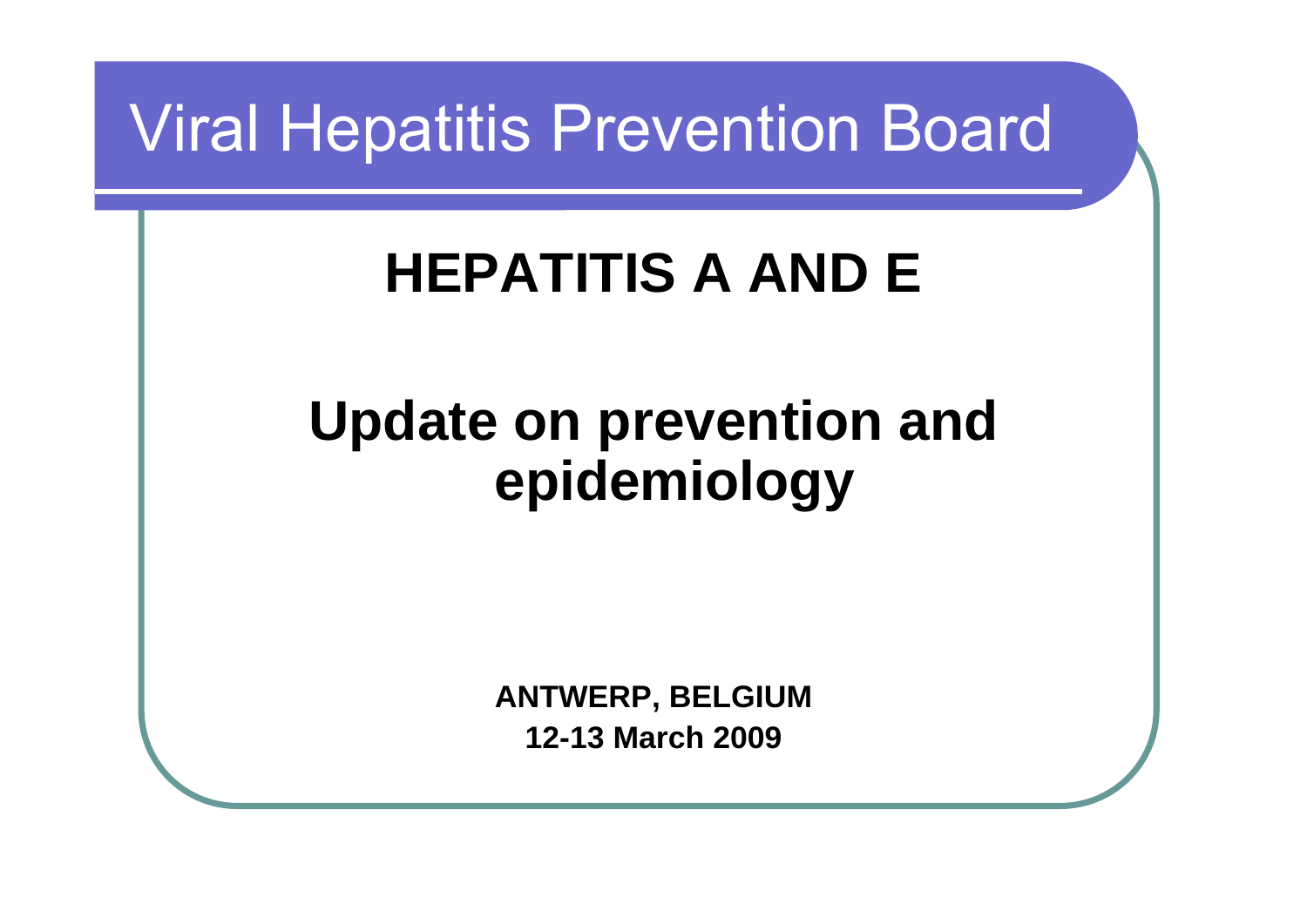# **Objectives**

#### O **Hepatitis A**

- $\bullet$  Provide feedback from the Miami meeting (December 2007): "Has the time come to control hepatitis A globally?"
- $\bullet$  Draw lessons for western Europe and the WHO European Region
- $\bullet$  Provide an update on epidemiology and prevention
- $\bullet$ Idenitfy future initiatives and related topics

#### $\bullet$ **Hepatitis E**

- $\bullet$ Give an overview of the virology
- $\bullet$ Review hepatitis E disease and its global epidemiology
- $\bullet$ Explain the zoonotic transmission of hepatitis E virus
- $\bullet$ Assess emergence in non-endemic/endemic countries
- $\bullet$ Examine the prospects for a hepatitis E vaccine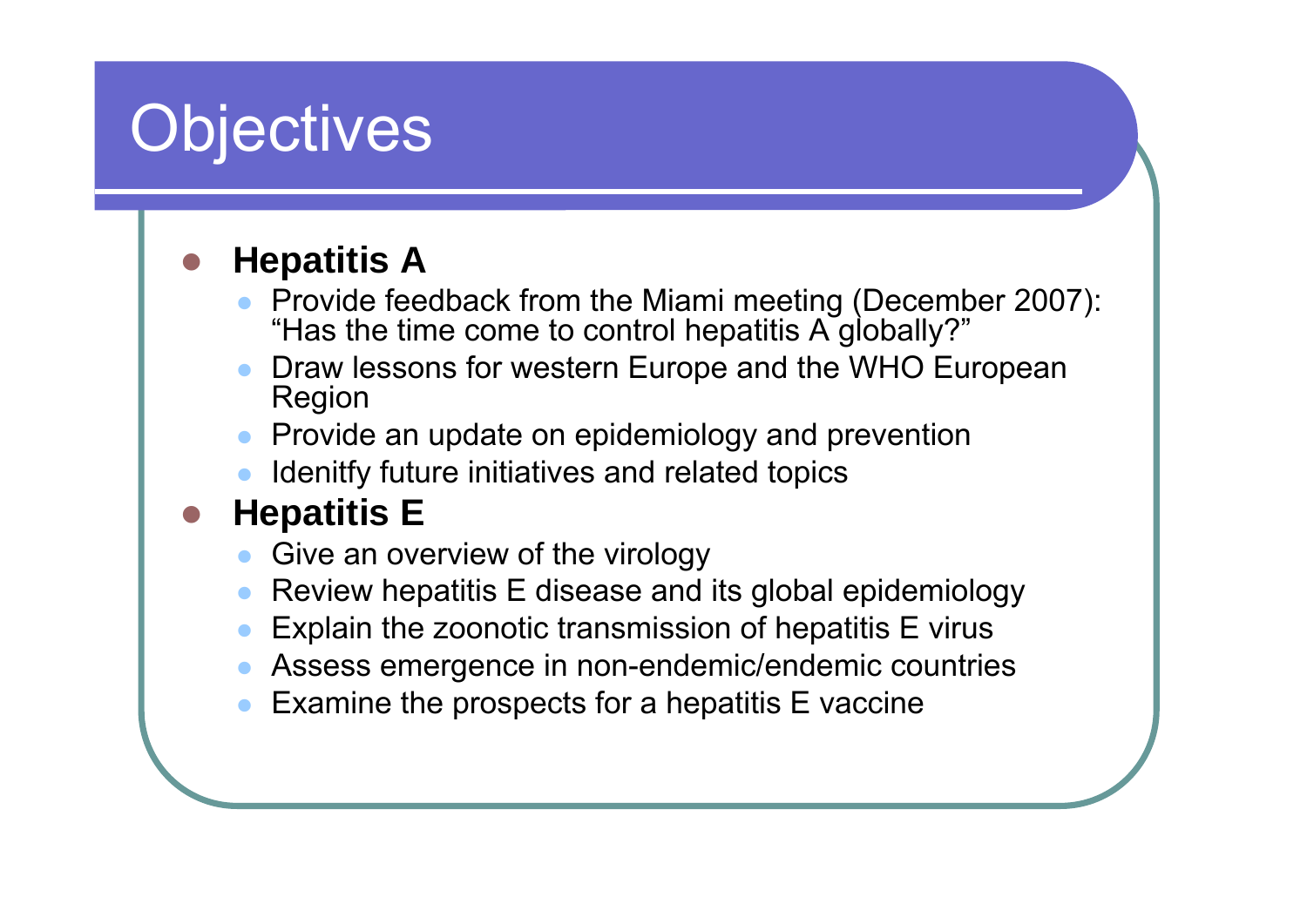# Hepatitis A: general observations

- zGrowing recognition of the public health importance of hepatitis A
- z Miami meeting (December 2007) set the international stage for contemplating global control of hepatitis A; other recent conferences have underlined the key role of vaccination
- z Broad epidemiological picture is changing; basic routes of transmission remain the same: person-to-person, contaminated food and water, with risk groups including travellers to endemic countries, men who have sex with men, injecting drug users, carers of children
- z Clinical picture well known, although there is a possibly increasing incidence of fulminant hepatitis especially in Latin America
- zImproved intensive care and transplantation reduce mortality
- zVirology of hepatitis A is well understood
- **z** Importance of prevention (from hand-washing to vaccination)
- zEffective and safe hepatitis A vaccines exist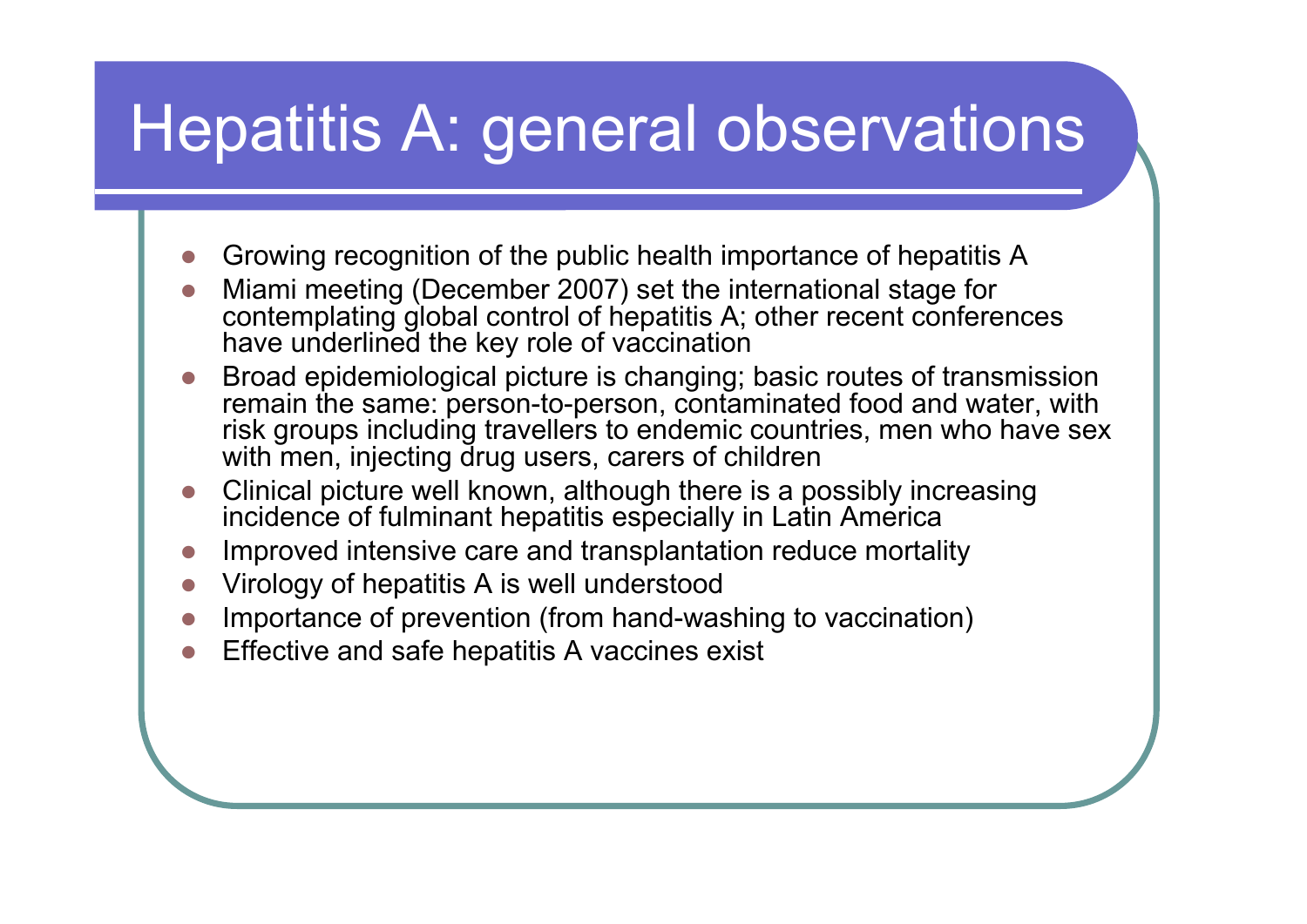# Hepatitis A: general observations

- In Europe, WHO and ECDC mandated to prevent and control hepatitides, with reportedly good communication between the two organizations
- Growing networking and partnership, present and future, including EVENT, supranational organizations, and the EC's EUROHEP.NET
- $\bigcirc$  Increasing use of the Internet as a means of communication and provision of information
- $\bullet$  Public advocacy is lacking
- $\bullet$  Global policy: World Health Assembly will discuss viral hepatitis in May 2009 and WHO preparing to revise its position paper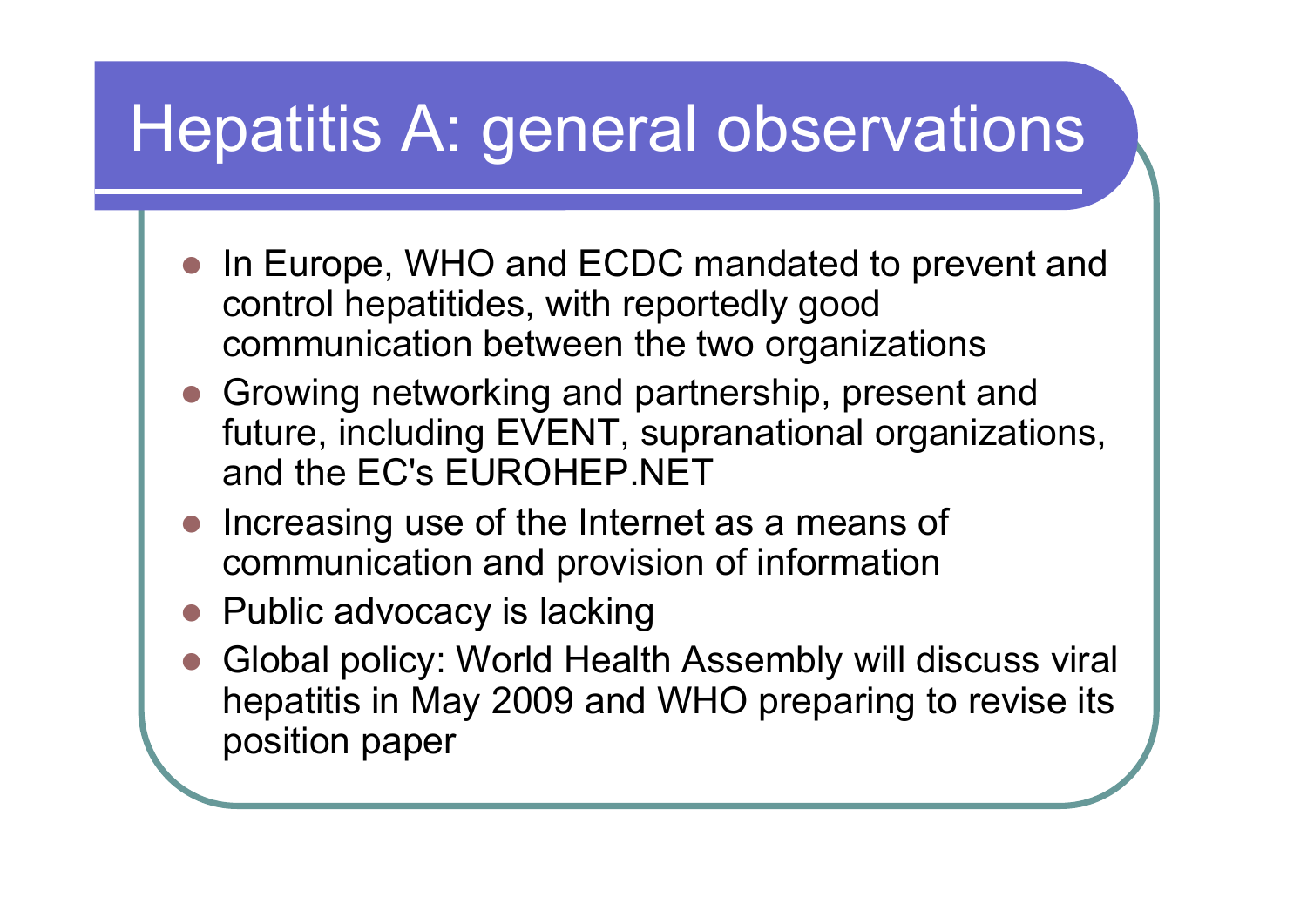- **z**  Many developing countries are moving from high to intermediate endemicity, with large cohorts of susceptible young people
- z Burden of disease not fully known, but still 100 000 cases reported in WHO European Region
- **z**  Case-fatality rate of about 0.5% means about 500 deaths per year
- z Limitations to current data – old (but still used for policy decisions), few national or regional data, little information on age distribution, case-fatality rate, etc
- **z**  Nevertheless good evidence for very significant declines in incidence since early 1990s where hygiene, sanitation and socioeconomic conditions have improved (including rapid decrease in birth rates), including dramatic and rapid decrease in incidence in the USA to a historically low value
- z Bangladesh study showed that hepatitis A clinical disease is seen in high-endemicity countries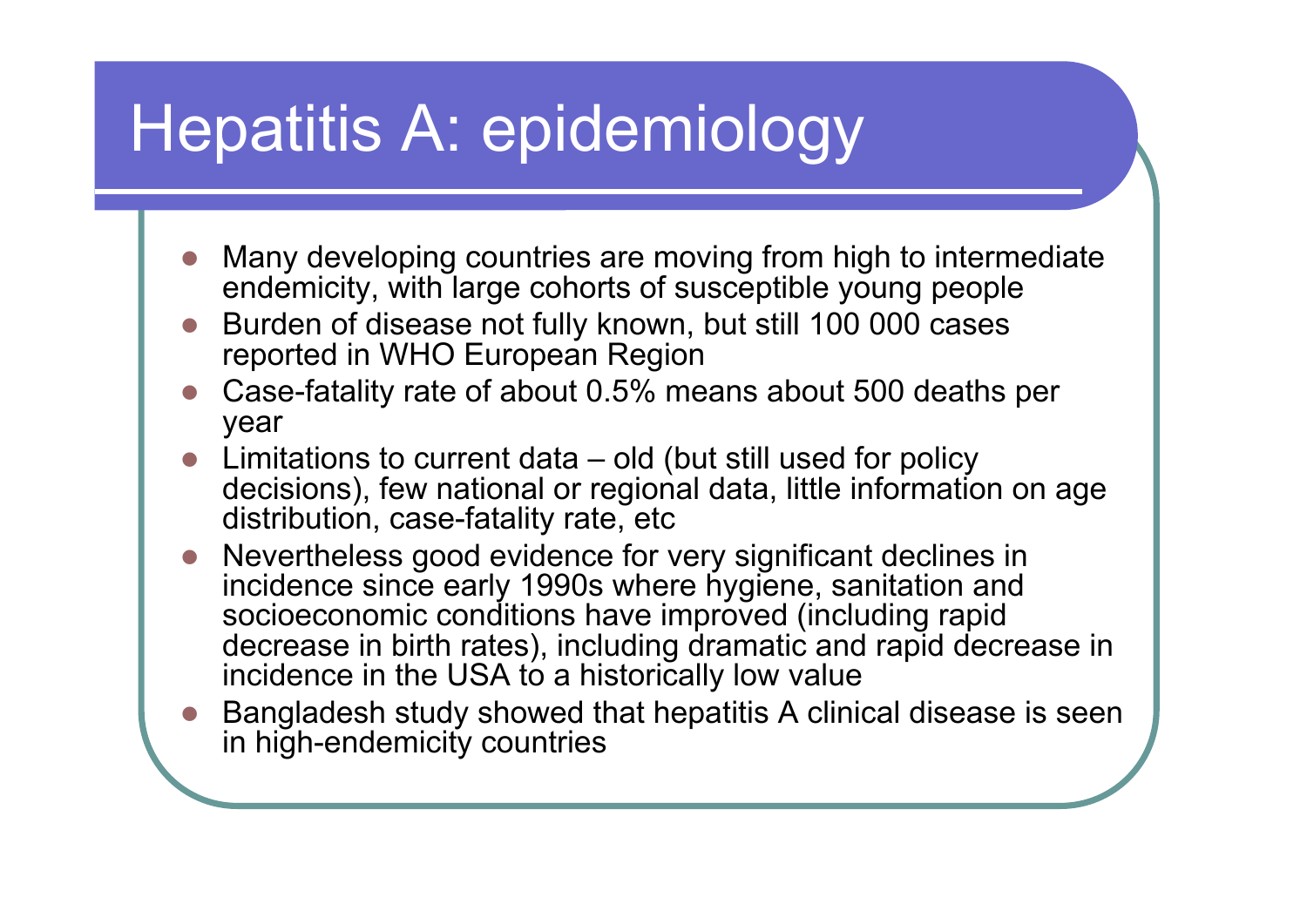- z● Still wide ranges (100-1000-fold) in incidence across WHO European Region, with high endemicity still in Central Asia and Kazakhstan and low endemicity in the west
- z A consequence of declining incidence is the growing size of susceptible populations and therefore a greater likelihood of outbreaks in countries with intermediate endemicity
- z Outbreaks and rising incidence rates are being seen in central and eastern Europe, linked also to initial transmission among injecting drug users, poor living conditions (shared facilities) and food handling
- **z**  Role of children of immigrants returning to countries of origin with higher endemicity and of carers
- z Some outbreaks are unrecognized or misdiagnosed (e.g. leptospirosis) and their extent is unknown
- z Viral factors have a potential role (as yet, unproven) on fatality rate in fulminant hepatitis A
- z Coinfection and underlying liver disease may contribute to fulminant disease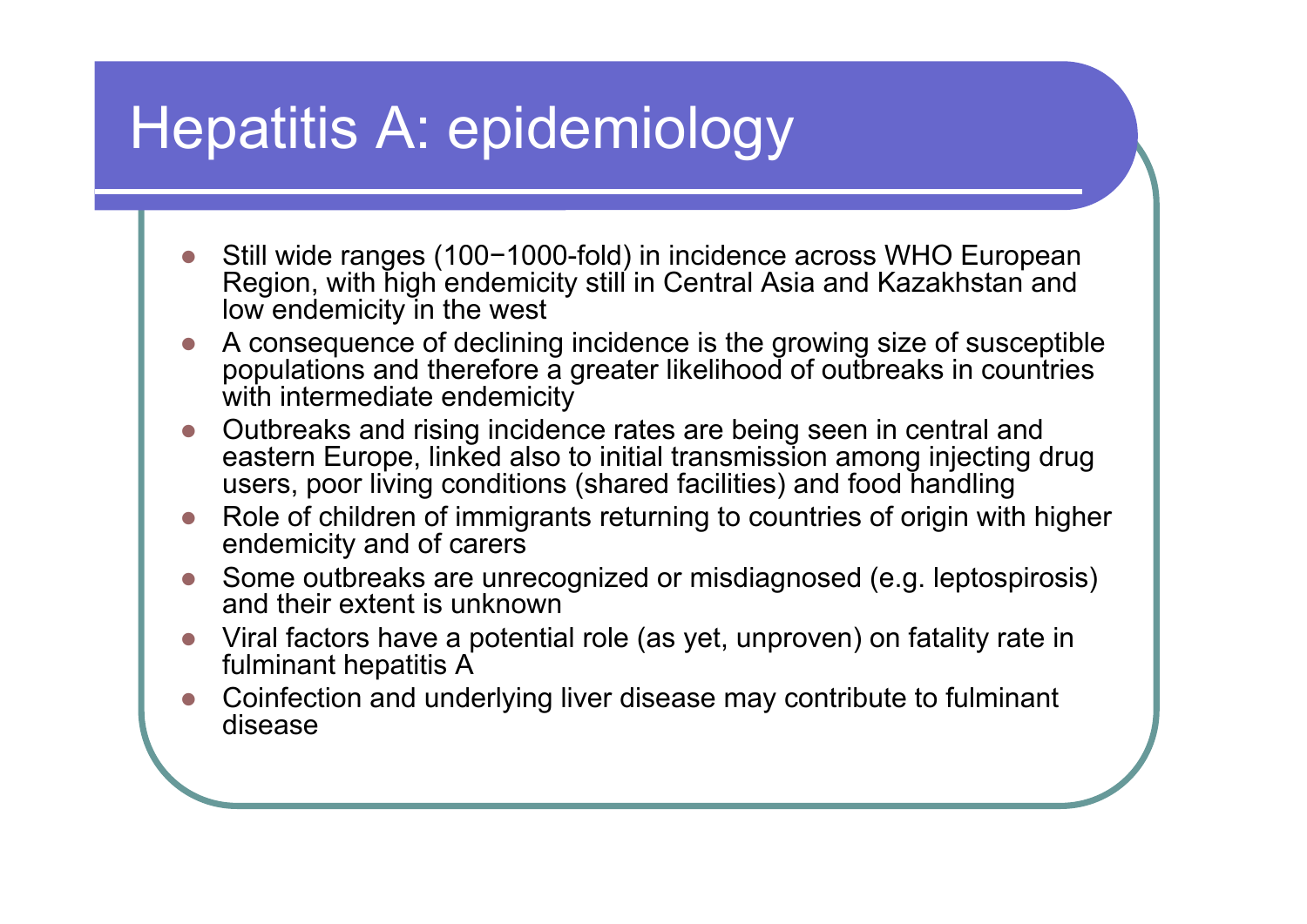# Hepatitis A: virology

- Viral genotyping is being extensively used, and provides a useful tool for tracking epidemics (e.g. long circulation of type IA in men who have sex with men)
- Genetic data is uploaded and shared in databases
- Increased networking and mechanisms using molecular epidemiological information for alerting public health authorities and epidemiologists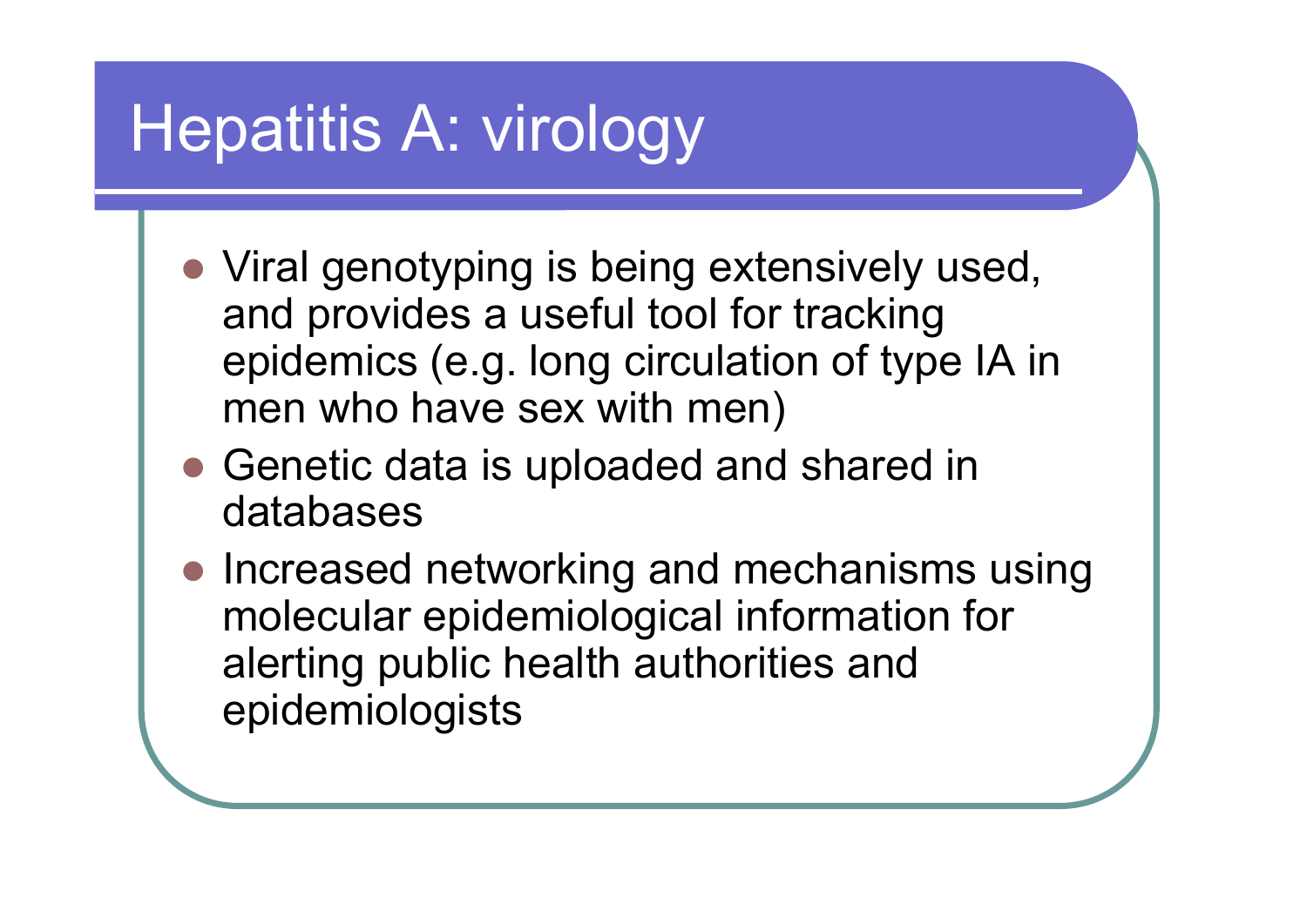## Hepatitis A: Vaccines and vaccination

- **z**  Safe and effective vaccines have been licensed since 1992, but are significantly underused
- z The vaccines are immunogenic, can be administered as a single vaccine or as a combination vaccine, administered by flexible vaccination schedules, and provide long-lasting antibody persistence, observed during 15 years, and protection
- Modelling predicts good and even longer-term protection
- z Phenomenon of low responders (low antibody titres) reported in 2-10% of vaccines in one study (non-responders are rare), possibly due to reduced expression of HAV receptor, an observation that should be confirmed; other reported risk factors include age and obesity
- **z** Protection after a single dose needs to be surveyed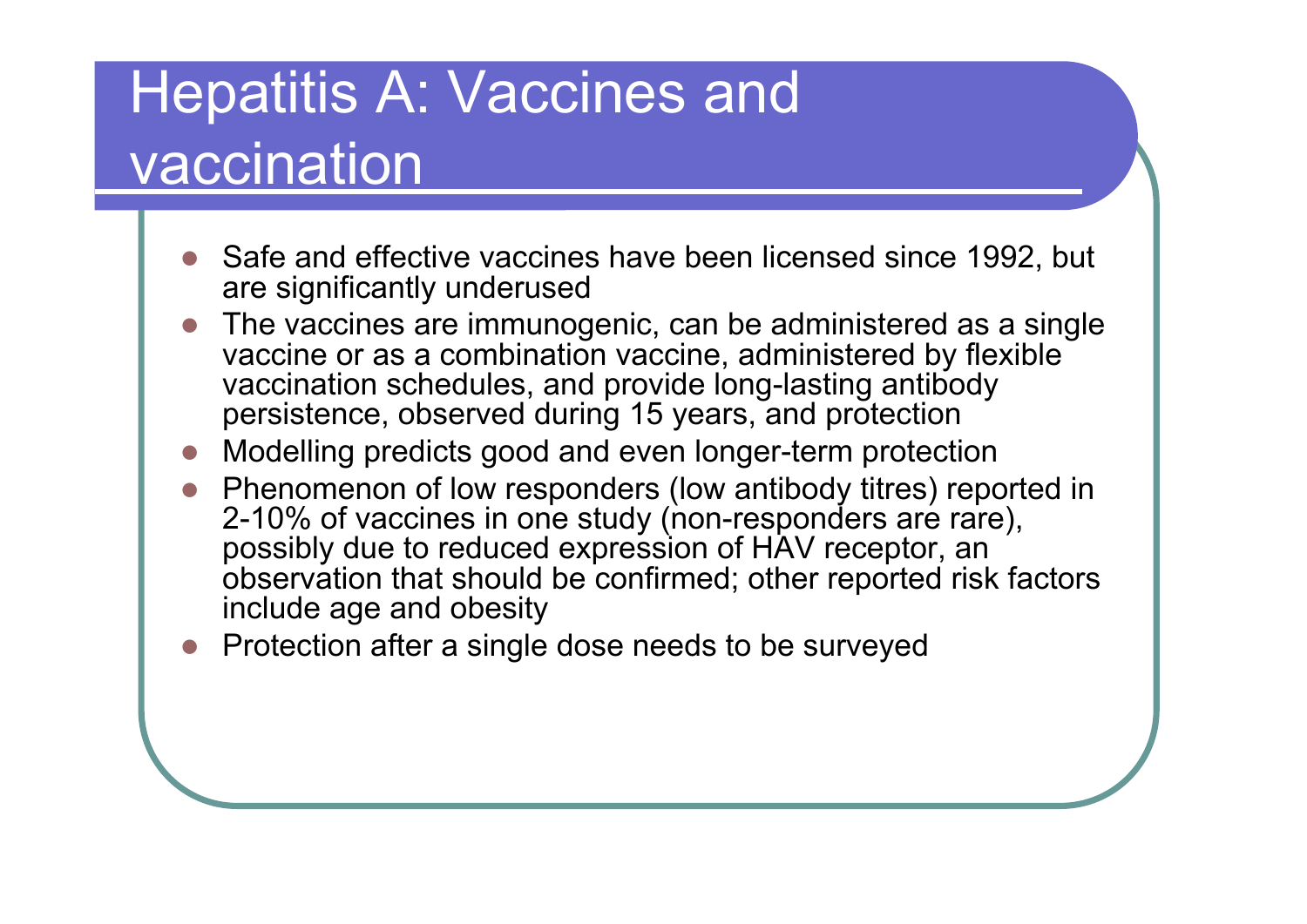## Hepatitis A: vaccination

- **z**  Vaccination policies are many and varied, ranging from being part of national universal immunization programmes for children to targeting at-risk groups
- **z**  National immunization programmes have been very successful, with good coverage rates and resulting in declines in incidence of 90% (very good US data)
- z Countries or regions having implemented universal immunization (e.g. Israel, Italy (Puglia) and USA) have demonstrated a successful impact on the incidence of hepatitis A
- **z**  Targeted policies have also shown to be effective (at least for travellers), and are being adopted by different countries on the basis of others' experiences
- **z**  Vaccination is included as post-exposure prophylaxis of contacts and in complex emergencies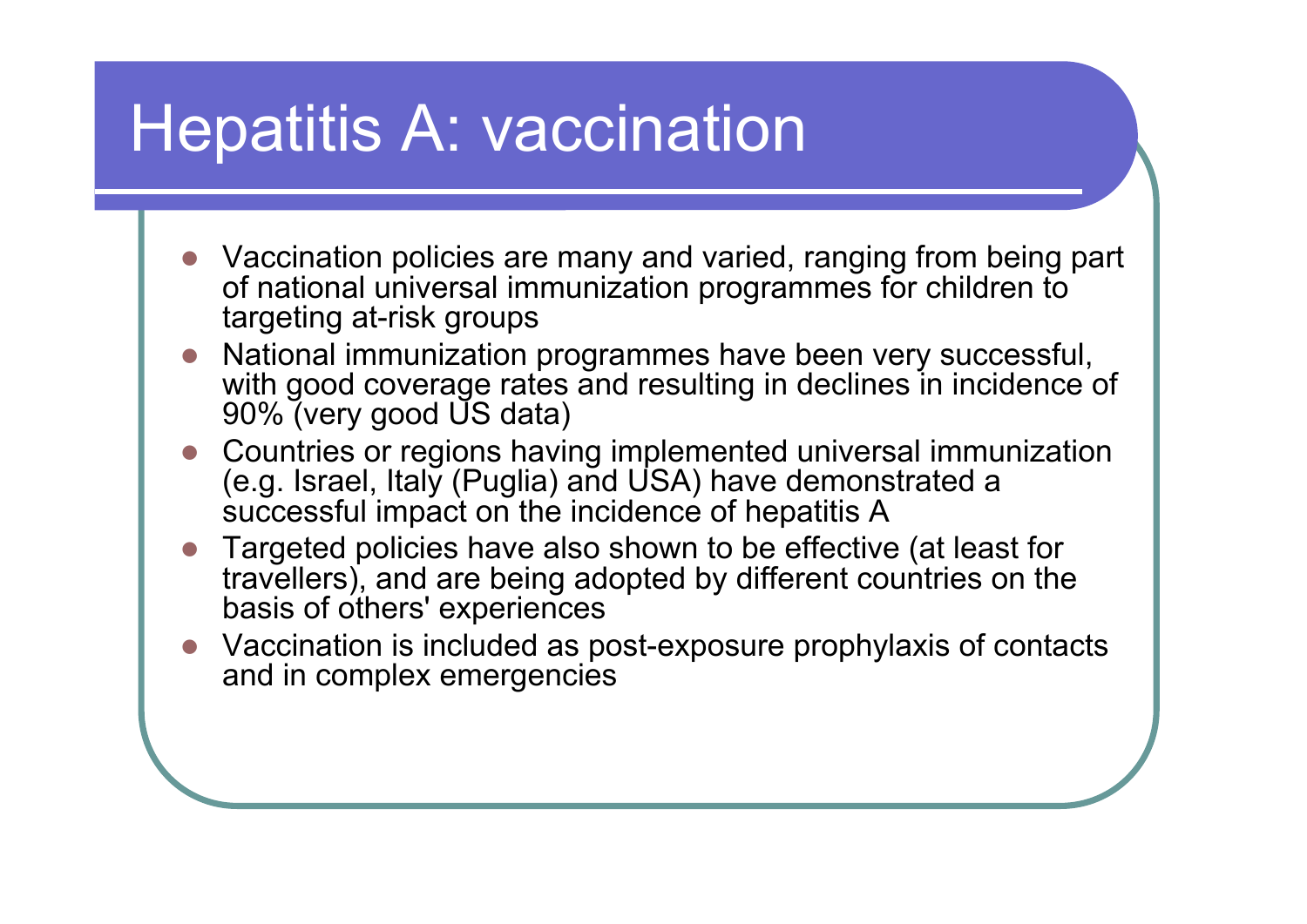# Hepatitis A: challenges

- **z**  Little progress has been made in control despite the availability of vaccines for 16 years
- z With more countries shifting from high to intermediate and from intermediate to low endemicity, outbreaks are likely to be more frequent and to last for a couple of years (e.g. current outbreak in Latvia)
- z How best to provide guidance to countries on control of outbreaks (e.g. vaccine, immunoglobulin treatment, or improved sanitation/hygiene)
- **z**  How to place and/or maintain hepatitis A higher on the international public health agenda? How to convince countries not to wait until the population becomes completely non-immune before introducing vaccination?
- z How to introduce hepatitis A priorities into inflexible organization workplans and budgeting process (e.g. annual and biennial cycles)?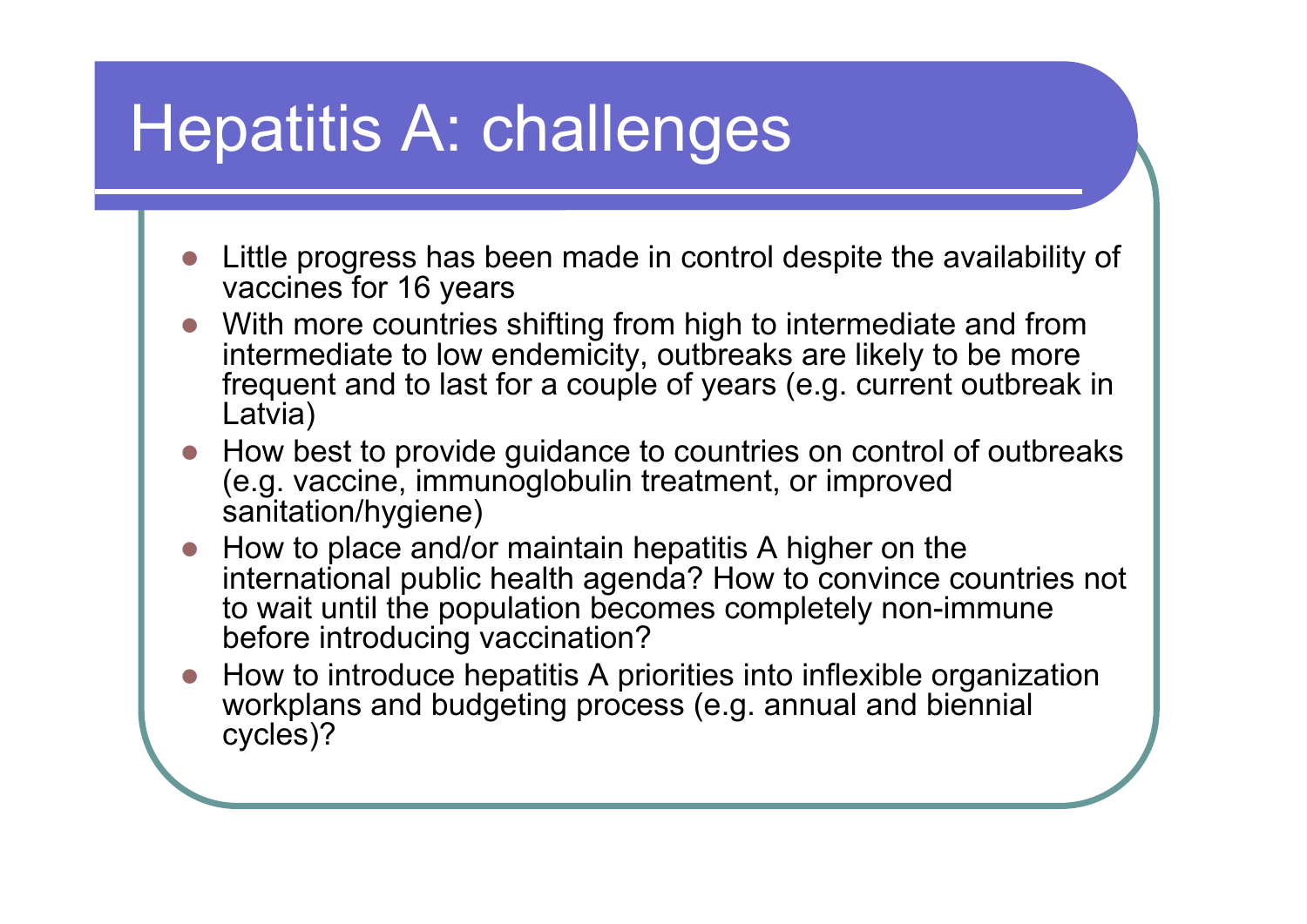# Hepatitis A: challenges

- How will the current economic crisis affect funding (e.g. health ministry budgets for vaccines and vaccine programmes and human resources, how will the State respond to the increased burden and expectations health care shifts from the private sector)?
- How can vaccination be encouraged when the cost is not refunded by the State?
- How to manage sensitive issues around data sharing (e.g. political interference or concerns, commercial interests, public health priorities)? WHO has experience of problems with influenza virus data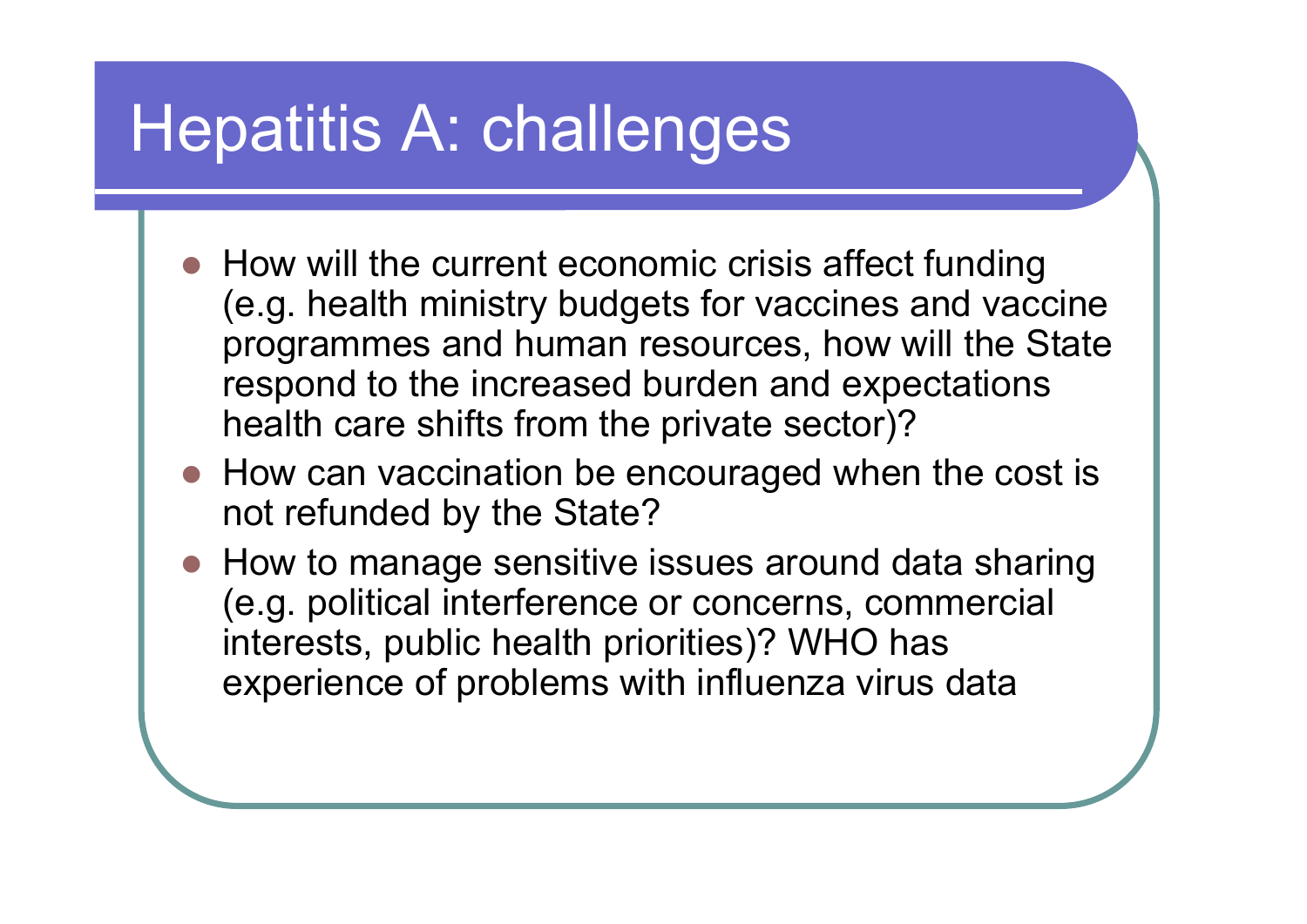### Hepatitis A: needs and proposed steps forward

- **z**  Need for better data on burden of disease and risk of fulminant hepatitis to support policy decisions
- z The estimated number of deaths exceeds deaths due to some other vaccine-preventable diseases currently being given priority in the European Region, implying the need for a reassessment of priorities
- Surveillance needs to be improved, with agreed guidelines
- z Standardization is part of strengthening of surveillance (e.g. standardization of case definition, terms such as "contact" and "risk group", criteria, contact tracing and management, and epidemiological evaluation of risk factors)
- z Robust mathematical models are needed with improved methods for estimating the global burden of disease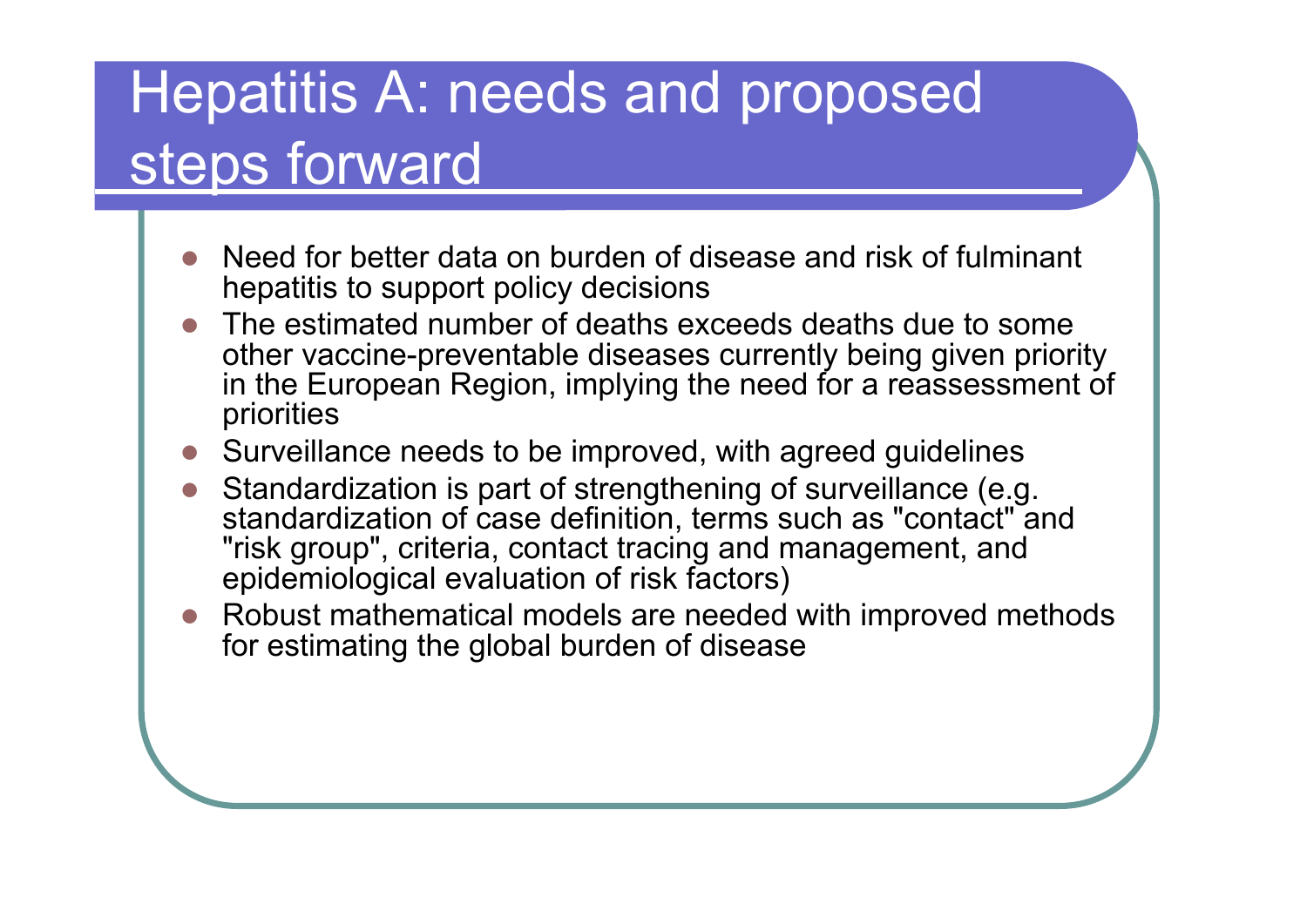### Hepatitis A: needs and proposed steps forward

- **z**  Careful consideration needs to be given to recommendations on booster doses
- z Recommendations should be prepared on vaccine policies and measures for countries to respond to outbreaks and complex emergencies
- z Need for health economic analyses of vaccine interventions and policies
- z Further information is needed on immune memory, efficacy of single-dose vaccination, and duration of protection after vaccination in order to inform policy-making
- **z**  Need to focus on outbreak control and to address the issue of imported hepatitis A in travellers
- z Size of outbreaks such as that in Latvia and Czech Republic (thousands of cases) underline public health relevance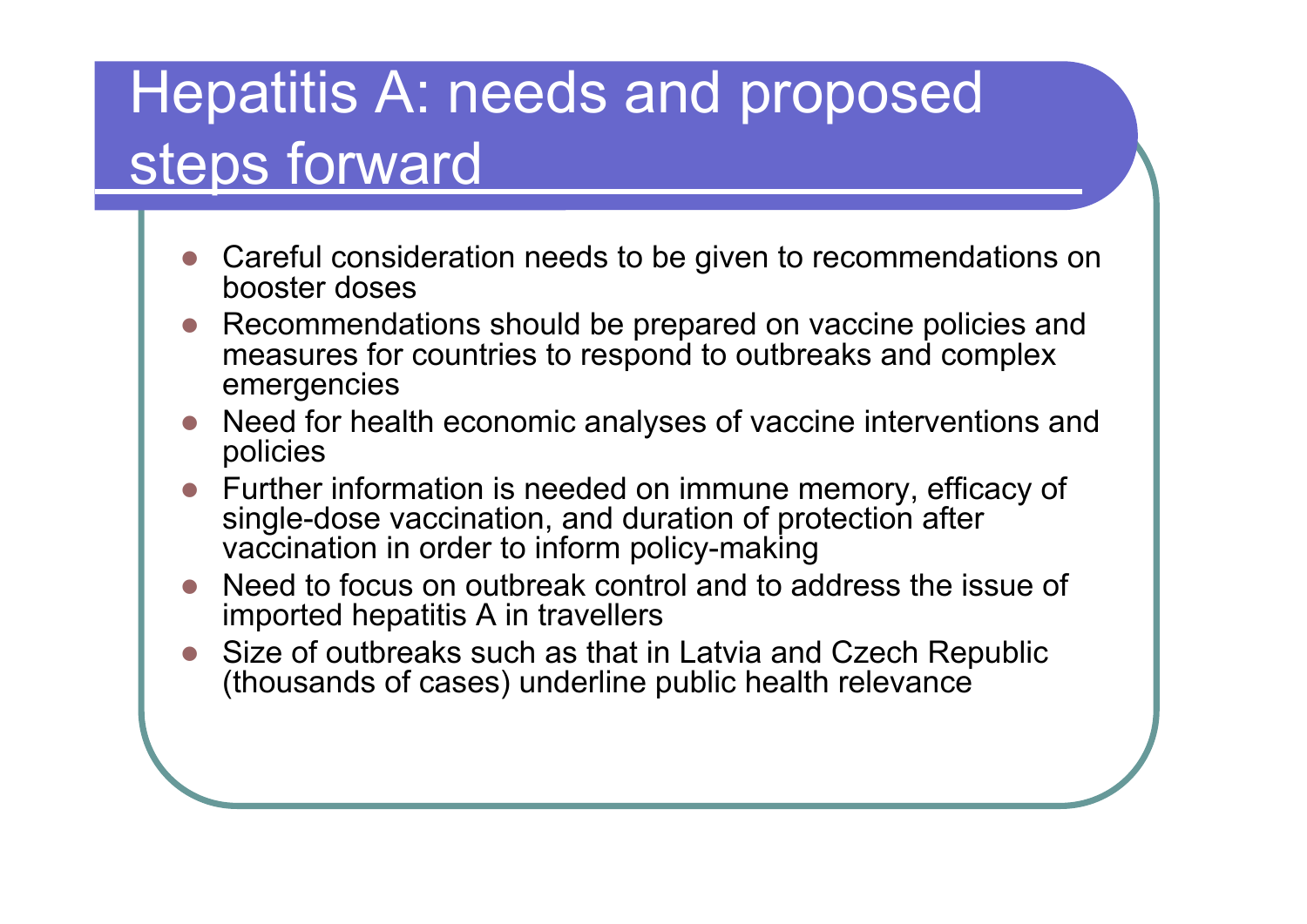### Hepatitis A: needs and proposed steps forward

- z Need for agreed, streamlined and formalized coordination between WHO and ECDC on reporting (e.g. on resolving potential confusion between International Health Regulations (2005) and EU reporting regulations) and between those bodies and public health bodies
- zGuidance currently being given to countries is sub-optimal
- z Need for guidance from, and coordination among, international agencies to fill the policy vacuum in which each country implements different strategies
- z Greater and effective advocacy, to maintain momentum from Miami and Riga meetings and build on the outcome of the forthcoming World Health Assembly discussions
- zBroad input invited into revision of WHO position paper
- z VHPB might consider whether to lead moves towards the production of guidelines, agreement of definitions, strengthening of surveillance and greater advocacy for hepatitis A prevention and control, and a call for action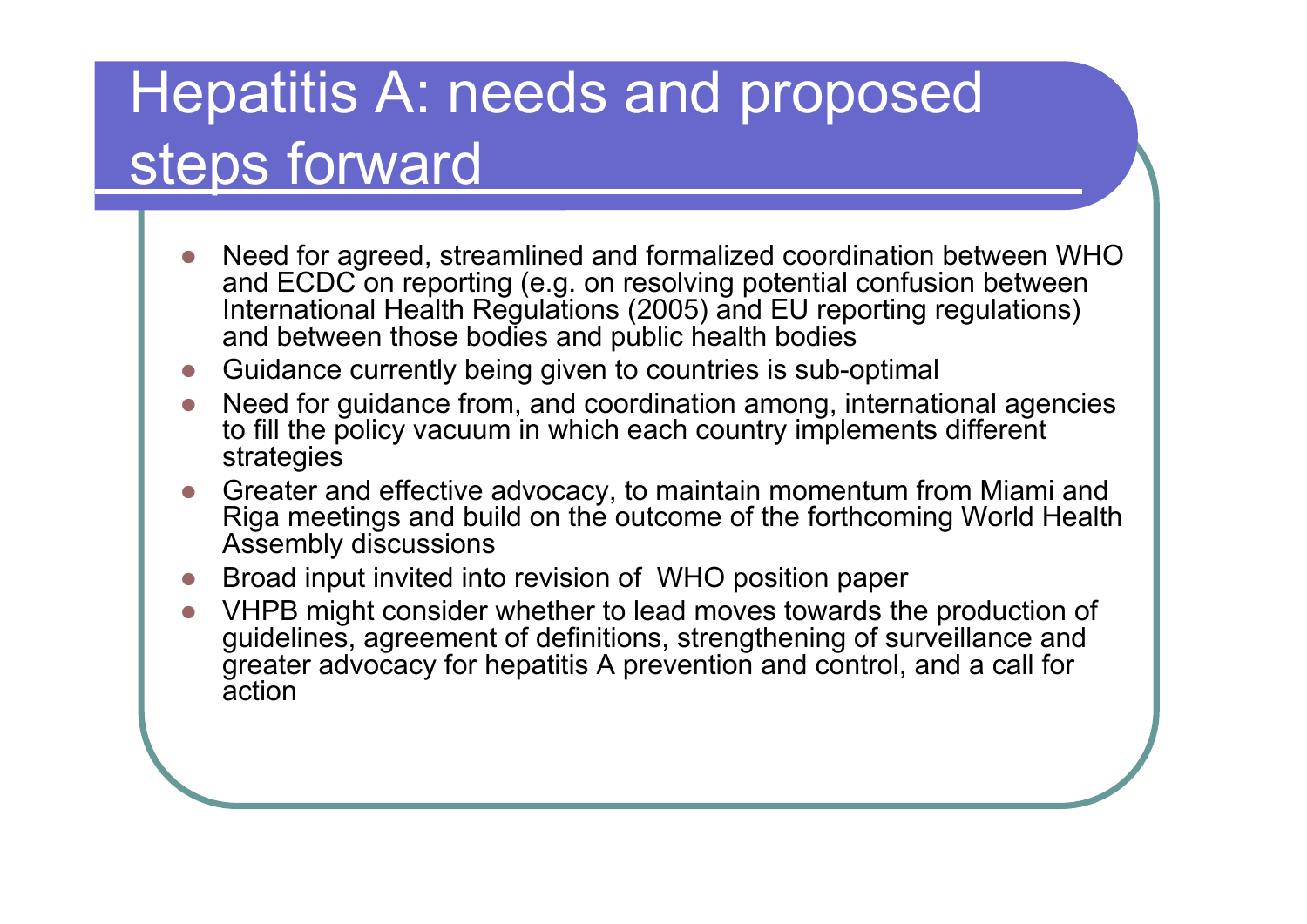#### ●Seemingly an old disease

- ● Hepatitis E virus shares many similarities with HAV; five genotypes identified, one not involved in human infection; 24 subgenotypes
- **z**  Hepatitis E virus has become the most frequently isolated hepatitis virus transmitted through water and food because of decline in hepatitis A
- zHepatitis E is not notifiable everywhere (it is in Germany)
- z Until recently, hepatitis E outside Asia was related to travel (genotype 1); non-travel risks include older age, underlying disease, consumption of raw pig meat or pork products more than once a week, and receipt of a blood transfusion in the incubation period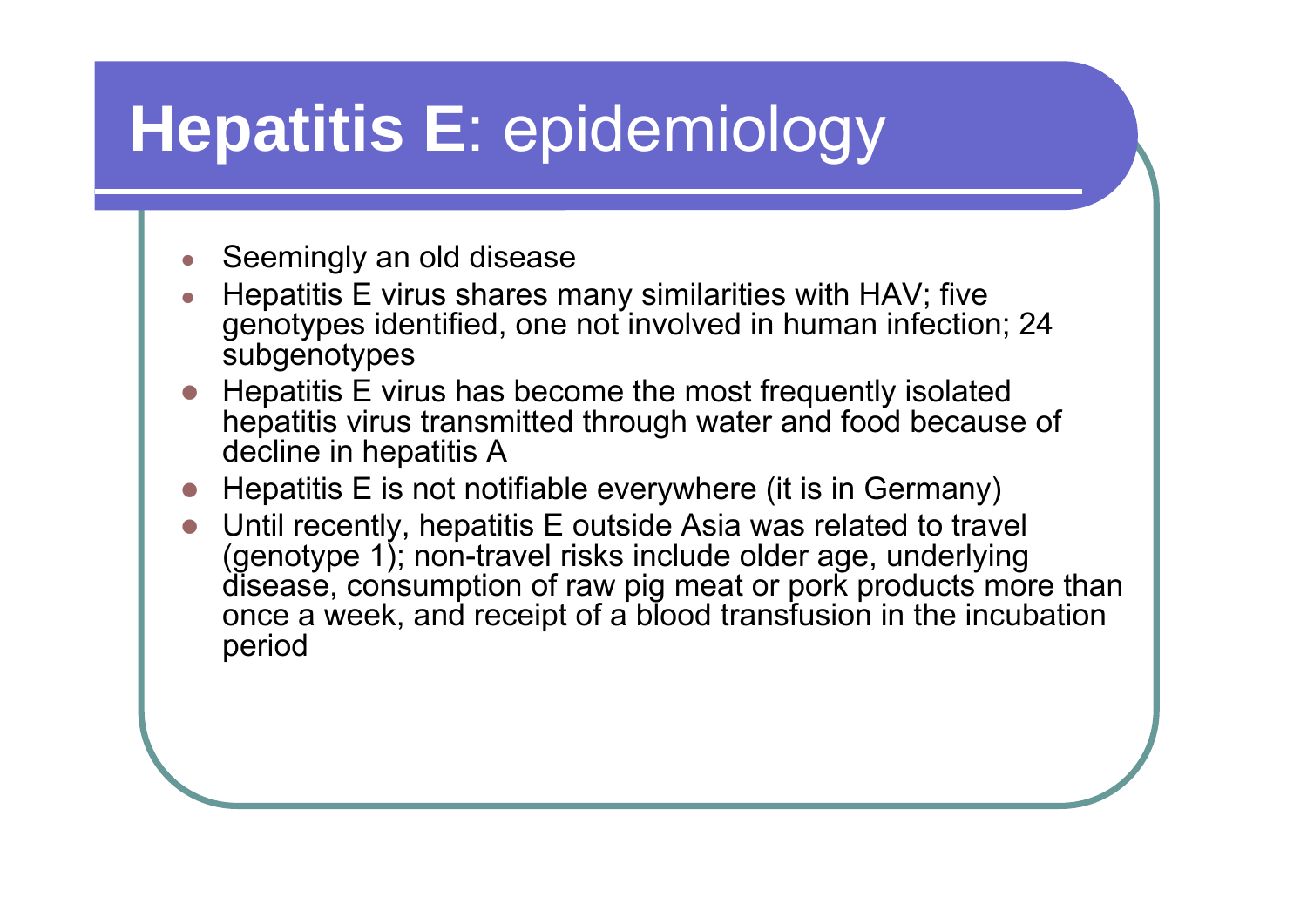- O Different patterns seen for infection with genotypes 1 and 3
	- $\bullet$  genotype 1 is probably endemic in Asia, causes sporadic cases and can lead to outbreaks, and is the source of infections in travellers
	- $\bullet$  environmental factors (freezing of smaller rivers) can favour concentration of contamination into unfrozen watercourses leading to heavy viral inocula of virus (evidence from India and Pakistan)
	- $\bullet$ hepatitis E is the most common acute viral hepatitis in adults in Nepal and prevalent in Bangladesh, causes fulminant hepatitis in pregnant women
	- $\bullet$  10-fold higher seroprevalence rates of antibodies detected in in Hindus than Muslims in Indonesia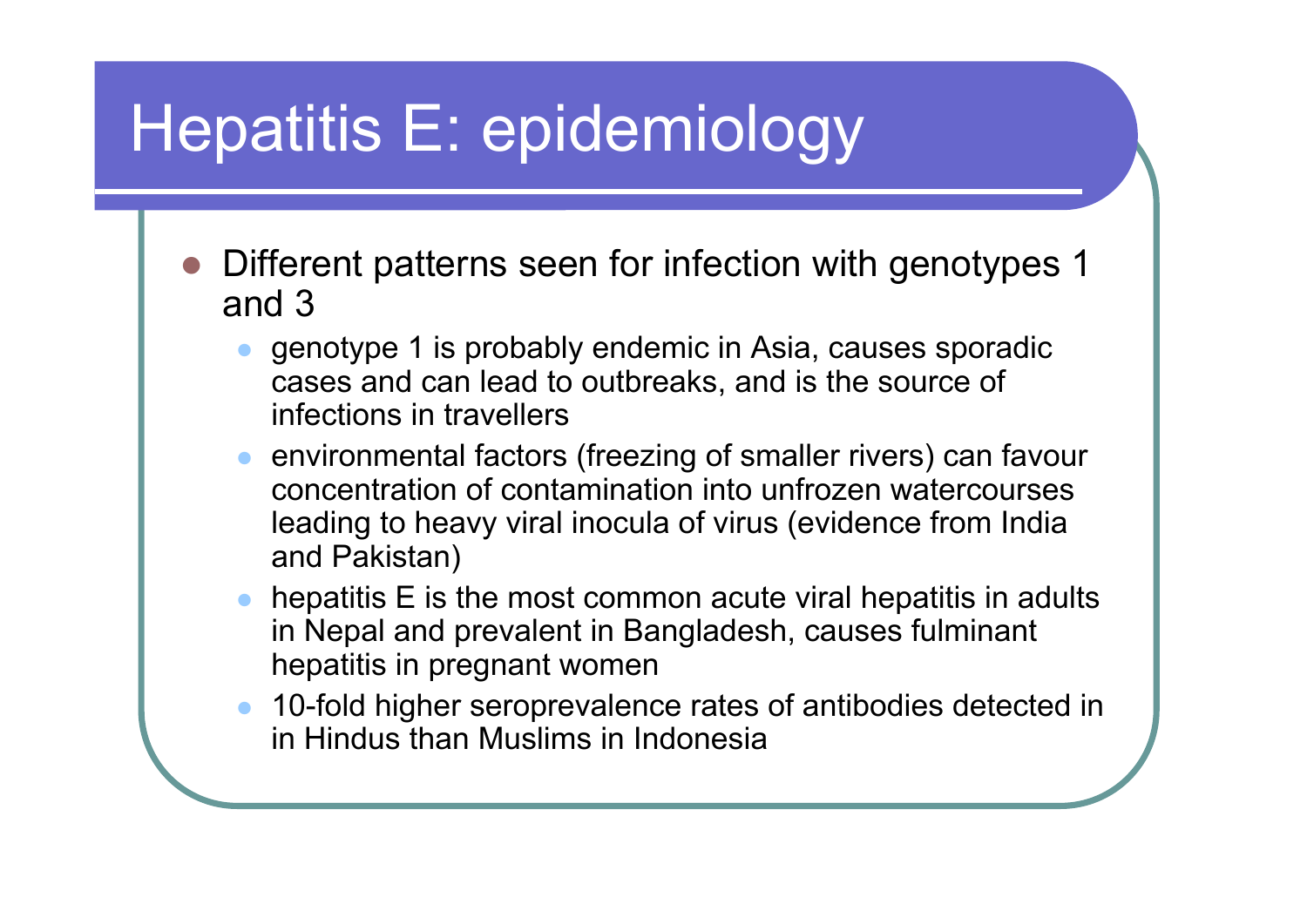- z Genotype 3 is common in western Europe, with a probable reservoir in pigs and other animals (e.g. wild boars) and can cause local outbreaks; occasional human infections explain seroprevalence rate in blood donors and people with animal contacts and lead to the clinical picture in chronic liver disease and alcohol-related liver disease
- ● The virus is found in surface waters (17% in Netherlands) and in pigs (in particular genotype 3) - data show extensive infection among swine herds (figures of up to 90% of herds in USA, Europe and Asia were quoted)
- **z**  Infection is asymptomatic in pigs (with no pathogenesis in pregnant gilts); genotyping shows clustering of human and porcine strains by country, however, identical sequences have not been identified in pairs of viruses from human and pigs in all regions
- z Transmission by contact and through contaminated food (deer sushi, wild boar, undercooked/grilled pig's liver, Japanese clams, possibly offal); active viral RNA obtained from pork products in shops. But other routes of transmission unclear experimental contamination of hepatitis E virus on fruit, plants and vegetables unsuccessful (in line with experiments with other pathogens)
- z Seroprevalence rates show a wide range, from 2-3% (northern France) to 16% (southern France and Cornwall), and about 6% in acute hepatitis patients; prevalence in people in contact with pigs (11-55% (Netherlands) or more) higher than in general population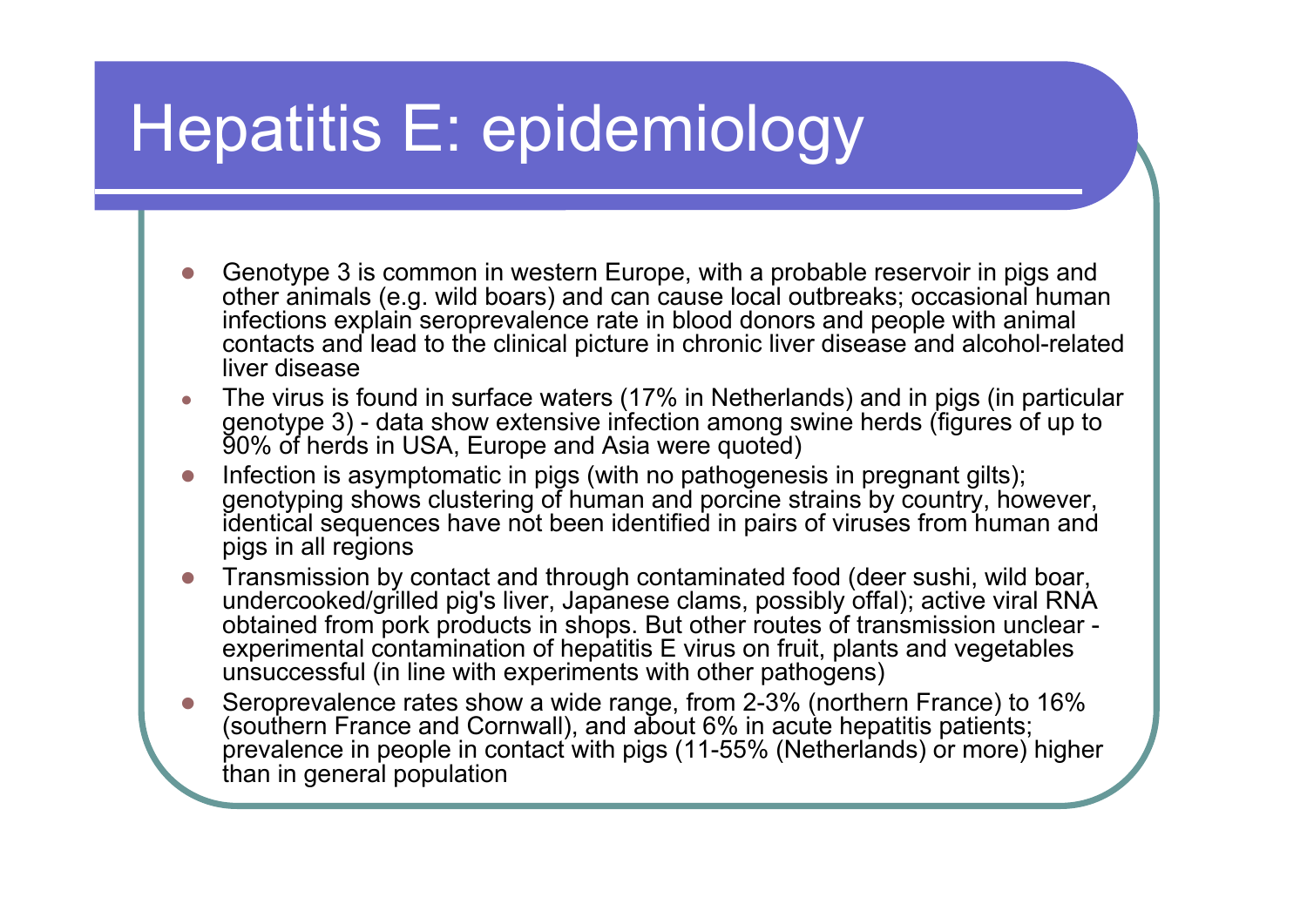- z France: 150 cases/year, including a few fulminant cases and chronic cases from transplantation; genotype 3, north (low) - south (high) gradient although most swine herds in north and west; indigenous cases, 3-16% seroprevalence rates, presumed animal reservoir heavily infected with same genotypes
- z Spain: Improved sanitation and introduction of vaccination against hepatitis A lead to rapid reduction in detection of hepatitis A viral RNA in environmental samples in Barcelona and Valencia in a short period but little reduction in hepatitis E RNA
- z Italy: acute hepatitis E uncommon; sporadic cases due to genotype 3 and zoonotically linked (pigs); inapparent infections possibly due to attenuated virus in circulation (as suggested by disease in immunocompromised subjects and elderly)
- **z** Reporting bias from countries
- z **Prevalence of hepatitis E positivity in non-ABC hepatitis patients about 7% (cause of rest unknown)**
- zDo subclinical cases constitute a human reservoir?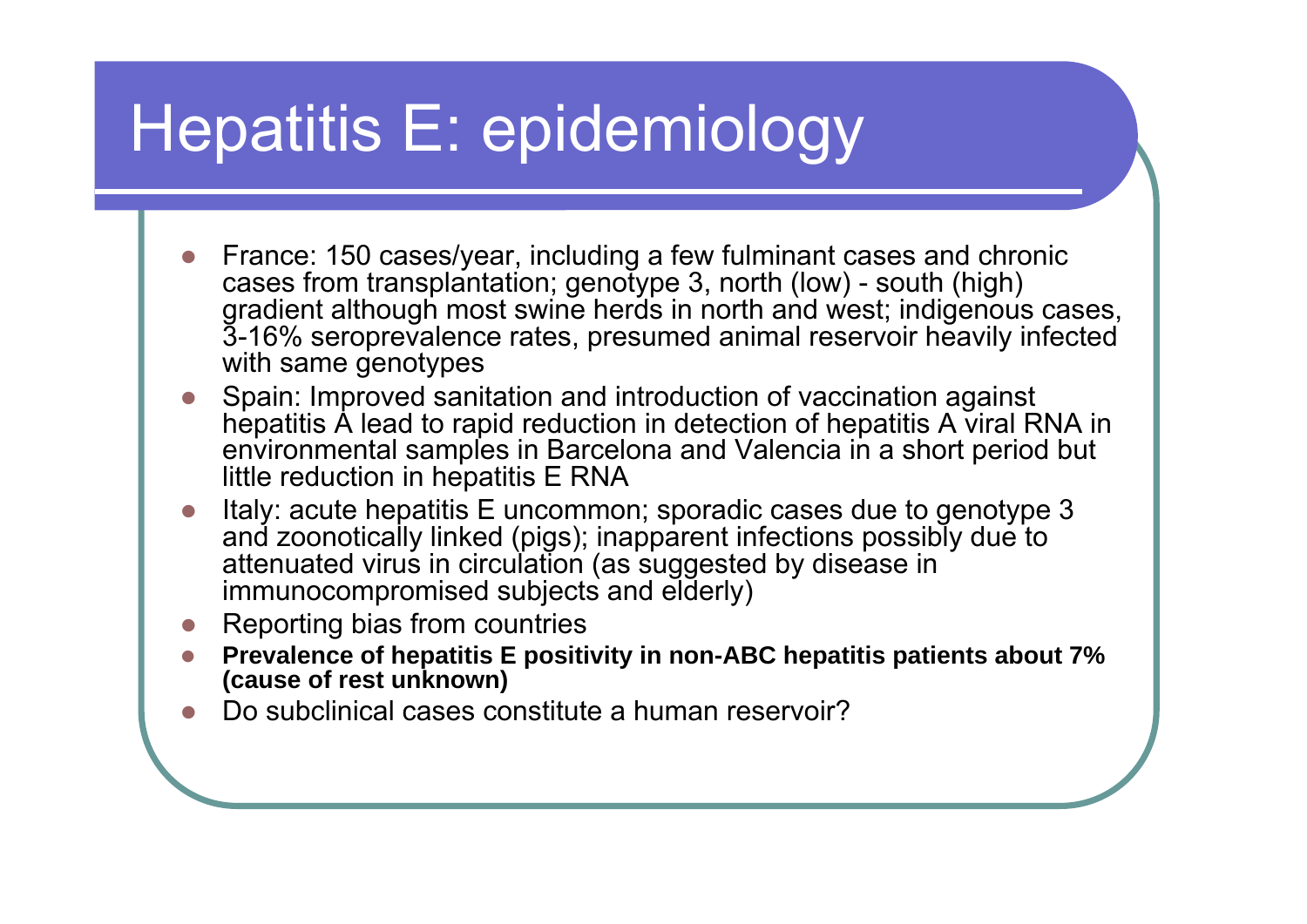- $\bullet$  Estimates of indicated possibly 13 000 26 000 deaths a year in chronic liver disease patients in western Europe
- US (NHANES) study: the largest to date, showed rates of 20-30% IgG positivity, with marked geographical variation (higher in areas with swine herds); risk factors included birth in Mexico, a history of military service, pet ownership (dog), and piped water (rather than well water); eating pork products not associated, liver consumption was; association with anti-HCV and anti-HBc positivity (consistent with transfusiontransmitted infection)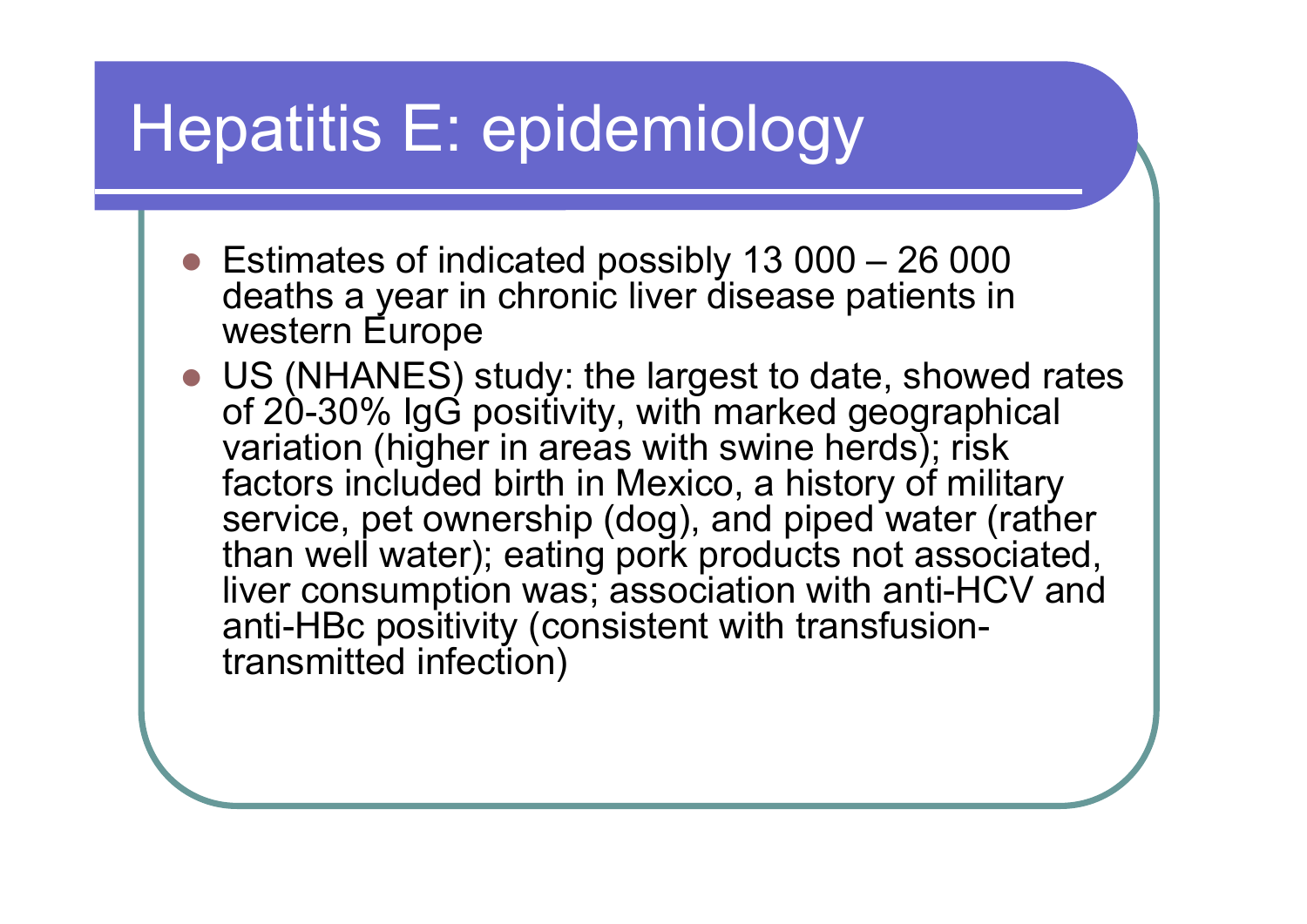# Hepatitis E: clinical pathology

- Unlike HAV, a dose-response effect has been observed (and confirmed for genotype 1 in animal model), and depends of virulence of strain and on host immune response
- $\bullet\;$  Hepatitis E virus is highly contagious in pigs
- $\bullet$ Pathological signs coincide with viraemia in stool and serum
- $\bullet$  Extrahepatic sites of viral replication, including edible parts of pig (ham) have been detected
- $\bullet$  Pathogenesis: not a direct cytopathic effect of HEV – its mechanism is hypothesized to be due to apoptosis
- $\bullet$  High mortality rate in pregnant women (15-20%), but very mixed data
- $\bullet$  Mortality also seen in chronic liver disease; potential for chronic E disease (in transplant patients) and cirrhosis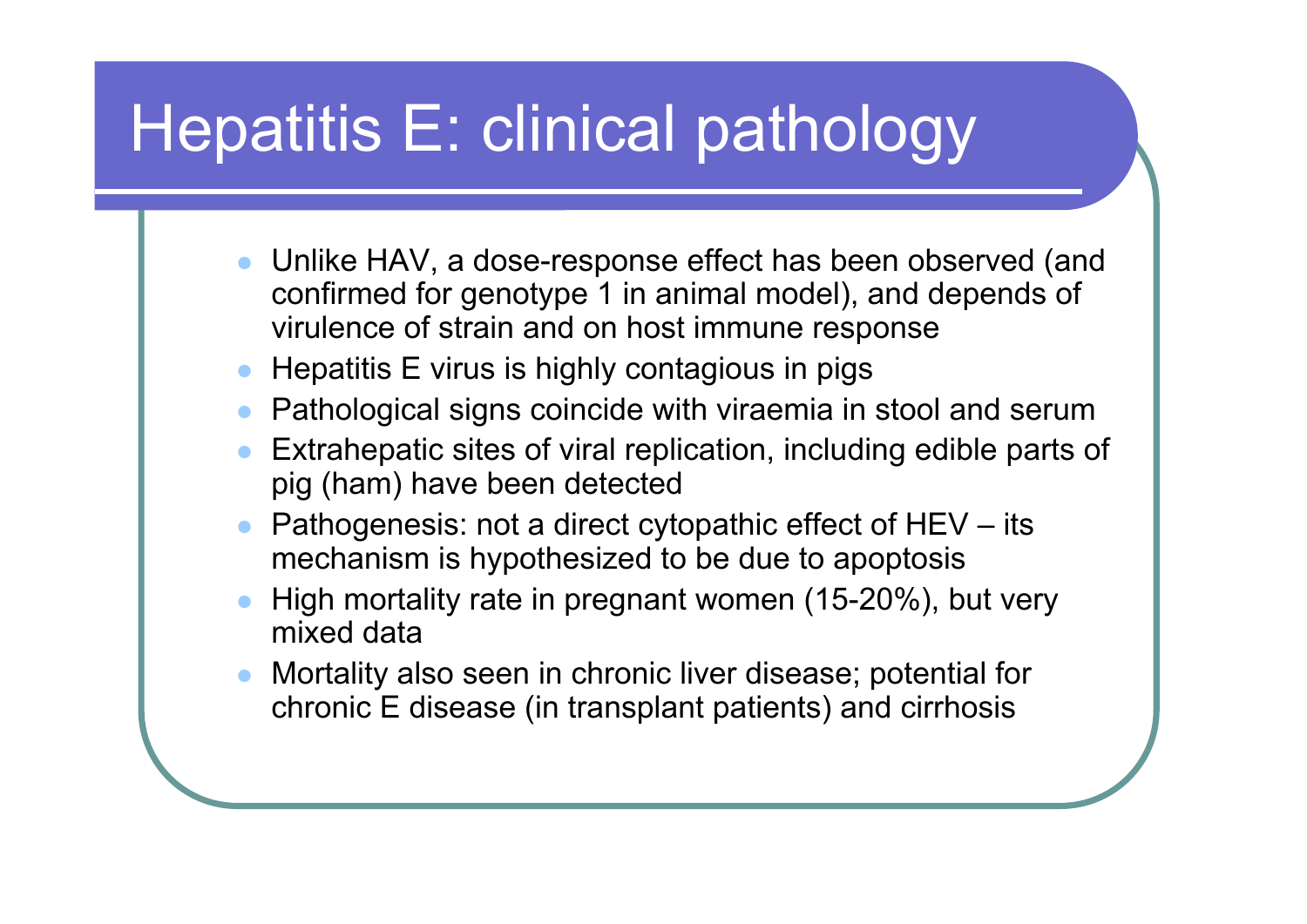## Hepatitis E: vaccines

- **z** Two candidate vaccines in the pipeline
- **z** Viral protein vaccines tested successfully
- **z**  Recombinant truncated capsid protein vaccine (3 doses) gave 95% protection in a phase II trial in Nepal, was well tolerated and safe (but study involved testing only of a pilot lot); vaccine needs 4-5 years more work and at least US\$ 50 million investment
- z Large phase III trial initiated in adults in China of a recombinant structural protein (p239) vaccine (3 doses); company involved setting up a manufacturing plant
- **z**  Crucial question about what is the demand for a hepatitis E vaccine and who will pay for further vaccine development and production?
- zIntellectual property issues need to be resolved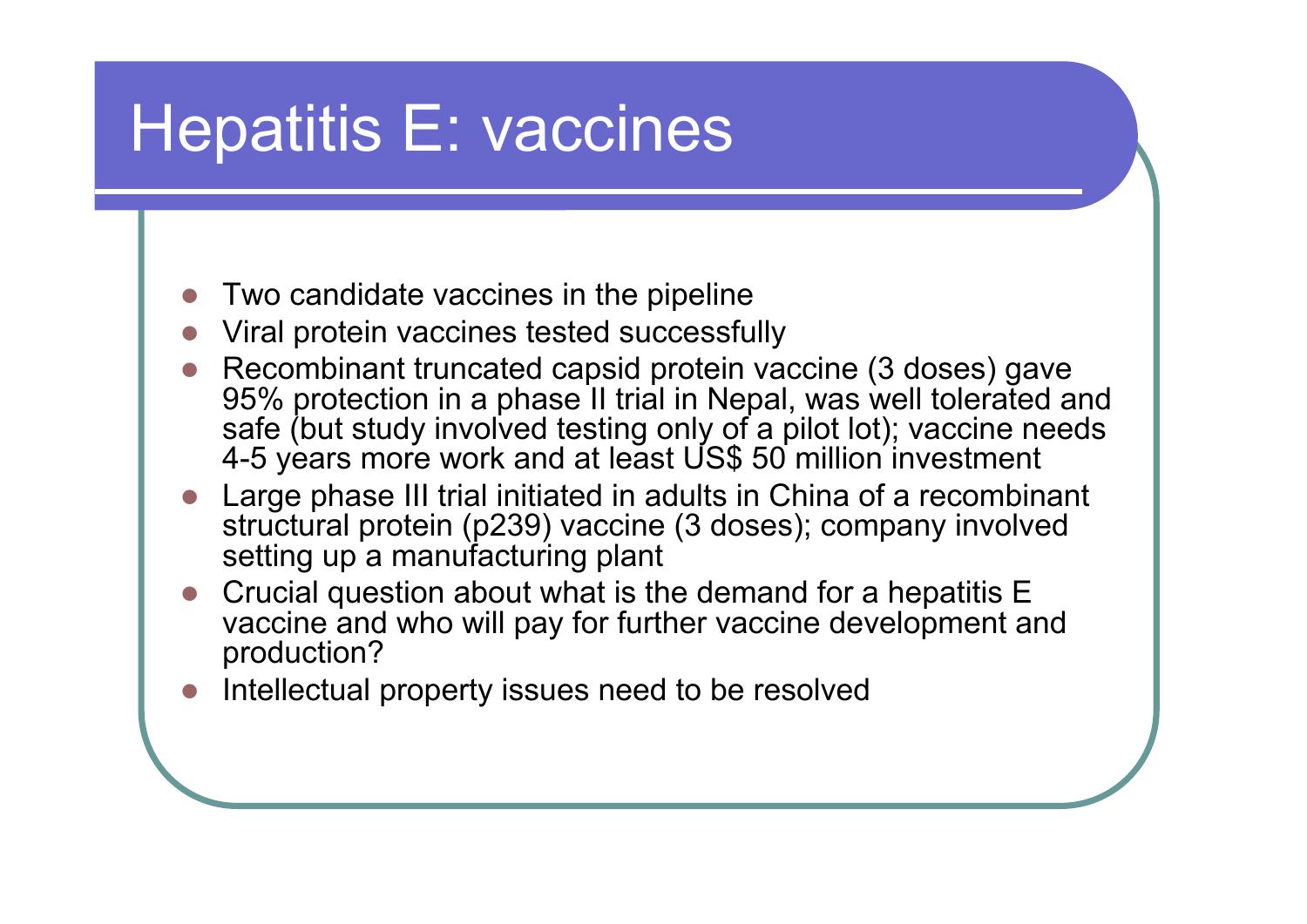### Hepatitis E: needs and future steps

- **z**  Diagnostic tools: need for consensus on reliable and validated tools (PCR, serology) and testing protocols
- z WHO standardized reagents exist; non-standardized reagents are commercially available, but strongly recommended to use standardized reagents
- z Need to pay attention to infection in childhood (key to the epidemiology); does subclinical infection predispose to severe disease on reinfection?
- **z**  Better data needed, including time trends (not in US study) and behavioural factors (e.g. nation-wide study in Germany); infection seems to be widely under-reported; data absent for whole regions (e.g. Middle East where there is considerable disease)
- **z**  Much more information needed about disease burden (deaths high mortality in pregnancy), outbreaks, epidemiology and prevention in south Asia; WHO working on hepatitis E data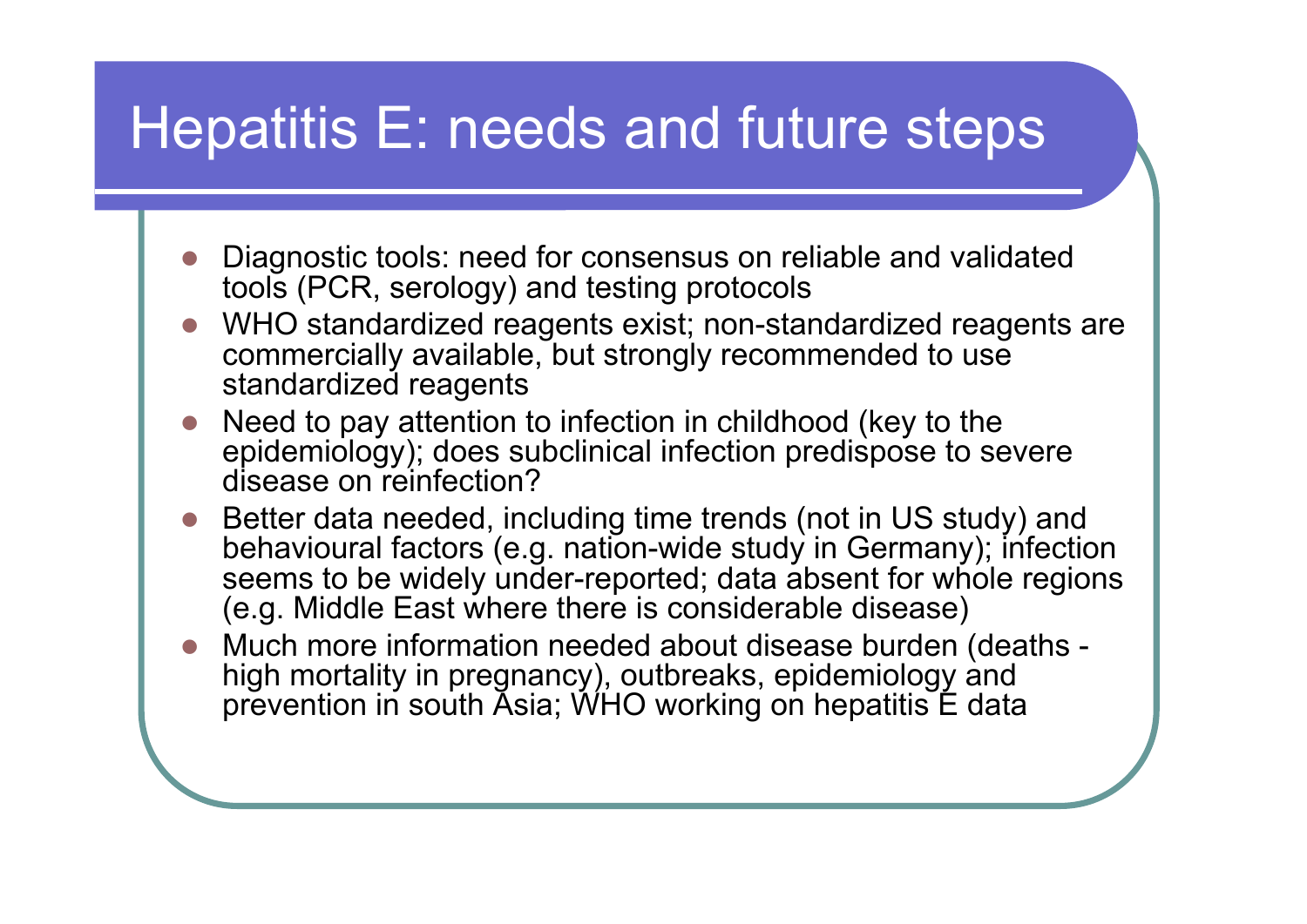### Hepatitis E: needs and future steps

- **z**  Investigate blood safety implications (high seroprevalence rate in blood donors in some Éuropean countries)
- z Further study in organ-transplant recipients, including treatment options (decrease immunosuppressive therapy)
- **z**  Hepatitis E virus needs to be looked for (e.g. in transplant recipients)
- z Unrecognized infections; need to test cases of drug-induced liver injury for hepatitis E virus
- z Genotyping needed for molecular biology and molecular epidemiology
- **z**  Effectiveness of 2-dose vaccine regimen and duration of immunity are not known
- **z**  In the light of the seroprevalence data, too early to formulate statement of prevention, except for encouraging good hygienic practices (proper cooking of pork and hand-washing)